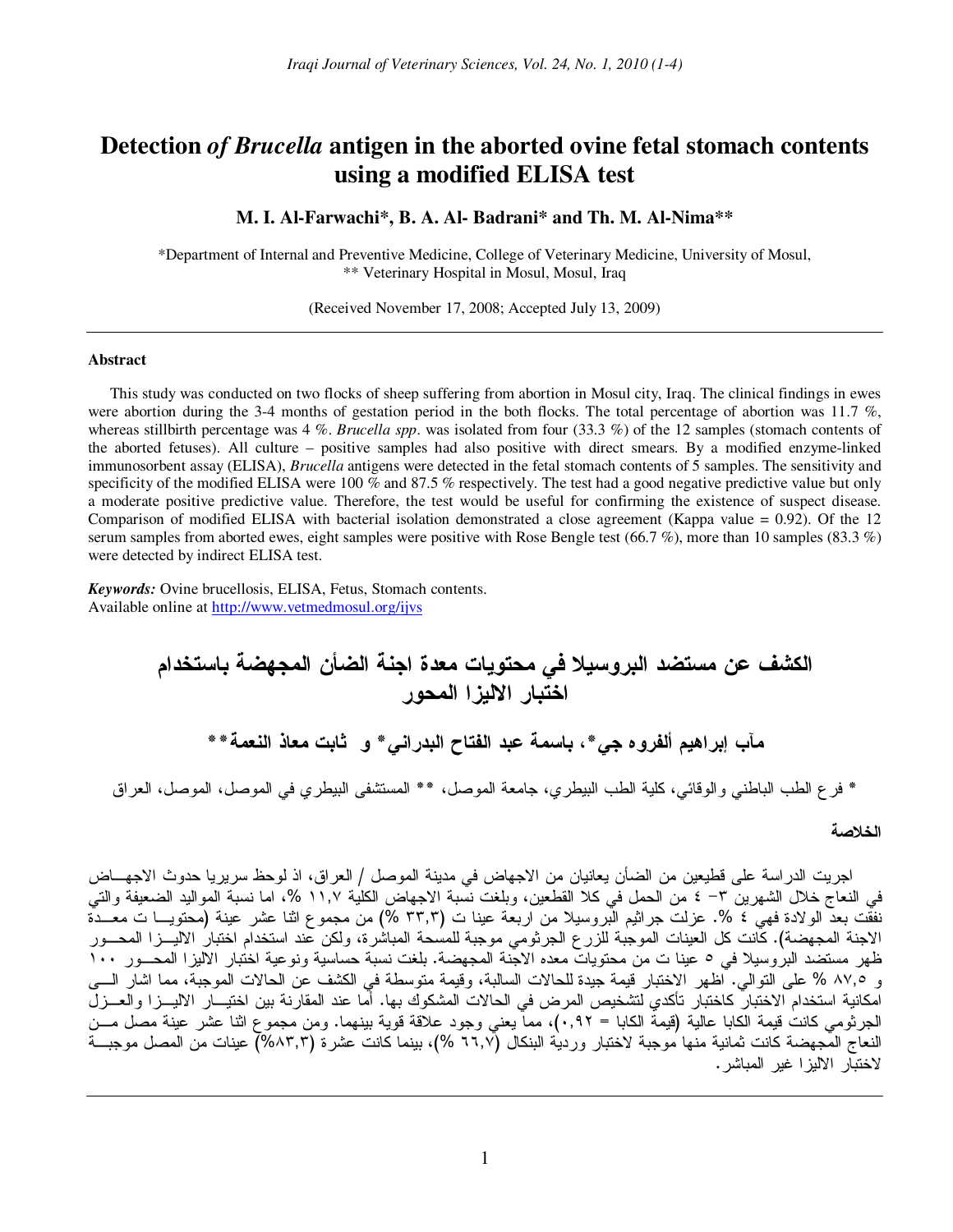### **Introduction**

Ovine brucellosis is usually caused by *Brucella melitensis*, less frequently by *B. abortus*, and rarely by *B. ovis* (1,2). It is usually manifested by abortion, with excretion of the organisms in uterine discharges and in milk (2,3). Diagnosis depends on the isolation of *Brucella spp.*  from aborted fetuses, milk or from tissues removed at postmortem examination (1). Alternatively, specific cellmediated or serological responses to *Brucella* antigens can be demonstrated (3,4).

The demonstration by modified acid-fast or immunospecific staining of organisms of *Brucella* morphology in abortion material or vaginal discharges provides presumptive evidence of brucellosis, especially if supported by serological tests (5). Whenever possible, the species and biovar should be isolated, and identified by phage lysis or oxidative metabolic tests, or both, and by cultural, biochemical and serological criteria (5-7). The recently developed polymerase chain reaction (PCR) and DNA-probe methods provide additional means of detection (8,9).

No serological test is appropriate for all epidemiological situations (6). The buffered *Brucella* antigen tests (Rose Bengal plate agglutination test and buffered plate agglutination test) are suitable for screening herds and individual animals (10). The reactivity of positive samples should be confirmed by the complement fixation test or by enzyme-linked immunosorbent assay (ELISA), both of which can also be used for both screening and confirmation (11,12). The serum agglutination test is inferior to other tests in specificity and sensitivity, and is not recommended if other procedures are available (12). Another immunological test was developed for detection of *brucella* antigen in the bovine fetal stomach contents as agar gel precipitation and counter – immunoelectrophoresis (13). Counter – immunoelectrophoresis also was used for detection of *brucella* antigen in the stomach contents of aborted buffalo fetuses (14), while coagglutination test was used for detection of *Brucella* antigens in aborted ovine fetal stomach contents (15). The aim of the study to describe a simple and rapid method (Modified ELISA) for detection of *Brucella* antigen in aborted ovine fetal stomach contents.

#### **Materials and methods**

The study was conducted in April 2008 on two flocks of sheep in the Mosul city (Badoosh and Zumar) covering 120 and 52 sheep for each respectively. Complete examination was performed to all aborted animals and 12 were subjected to thorough postmortem examination. The two flocks were not vaccinated against brucellosis.

The following specimens were collected for diagnosis of the disease:

- 1. Bacterial isolation trials from stomach contents of the aborted fetuses were made on the modified *Brucella* agar medium supplemented with antibiotic (Himedia, India) and incubated at 37  $^{\circ}$ C in an atmosphere of 10 % CO<sub>2</sub> and in air for 6 days and then *Brucella* colonies were identified and typed according to conventional methods (4). Suspected colonies were further identified and subcultured on *Brucella* spp. agar slants. We identified *Brucella* spp. isolates according to morphologic characteristics, microscopic appearance. *Brucella spp*. isolates were typed according to their  $CO<sub>2</sub>$  requirement,  $H<sub>2</sub>S$  production, and growth in the presence of basic fuchsin and thionin at final concentrations of 20  $\mu$ g/ml, as described (4, 5).
- 2. Direct smear were prepared from aborted fetal stomach contents, then stained with Koster stain and examined under light microscope (16).
- 3. Detection of the brucella antigen from aborted fetal stomach contents by modified ELISA: Apart of the samples was heated for 1 hr at 70  $^{\circ}$ C and centrifuged. The precipitates were washed twice with phosphate buffered saline (PBS) and centrifuged. The precipitates were then used for ELISA. A hyperimmune antibrucella serum for using in the modified ELISA was prepared in sheep by four biweekly injections subcutaneously with live *Brucella* vaccine (Rev.1 strain of *Brucella melitensis*) produced in (CZ Veterinaria, Spain) with the standard dose of  $1 \times 10^9$  colony forming units (CFU) (17).

 Modified ELISA was done according to the general principals of immunoblotting (18). Brifly, 20µl of each of the samples and controls (BPS) were applied to nitrocellulose membrane (Amersham). The membrane was blocked in 5 % skim milk in PBS for 45 minutes. Membrane was washed three times, 5 min each with PBS- T (PBS containing 0.05 % Tween 20), was placed in 1: 100 dilution of anti brucella serum in PBS- T and incubated at room temperature for 1 hr. The membranes were then incubated in conjugate goat antimouse IgG horse – radish peroxidase (Svanovir ®, Sweden) diluted 1: 1000 in PBS – T for 1 hr. The same washing procedure was repeated after incubation with the anti – sheep peroxidase conjugate (Svanovir ®, Sweden), followed by reaction with a chromogen – substrate solution consisting of 30  $\mu$ l of 30 % H<sub>2</sub>O<sub>2</sub> in 50 ml of PBS mixed with 30 mg of  $4 -$ Chloro  $-1 -$  naphtol in 10 ml of cold methanol. The results were determined by observation of violet – stained spots on the membrane.

4. Serum samples: 12 blood samples from all aborted ewes (12) were collected by venipuncture at 15 days after abortion. Rose Bengal (RBT), and indirect ELISA were used to detect antibodies against brucellosis. The Rose Bengal test was performed as described by (19). A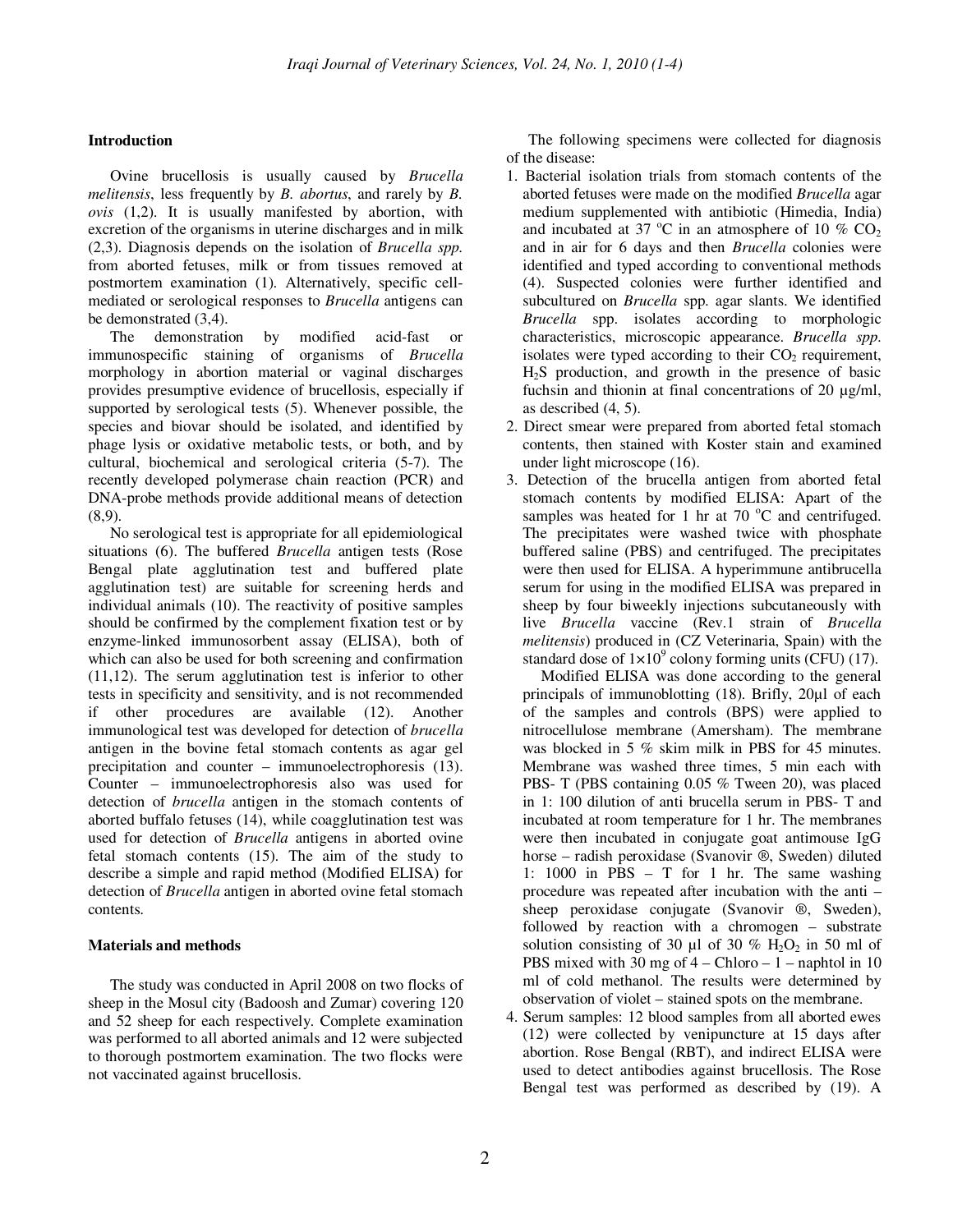commercially available indirect ELISA (Brucella – Ab I-ELISA kit Svanovir ®, Sweden) was used to detect specific antibodies for *Brucella spp*. according to manufacturer´s instruction.

Statistical analysis: The sensitivity, specificity, positive and negative predictive values were calculated. The Kappa value was used to evaluate the correlation between modified ELISA and bacterial isolation (20,21)

# **Results**

Clinical examination showed abortion occurred during the 3-4 months of gestation period in the both flocks. Table 1 illustrate the number of aborted ewes and average of their gestation period in months. The total percentage of abortion was 11.7 %, while stillbirth percentage was 4 %.*Brucella spp*. was isolated from 4  $(33.3 \%)$  of the 12 samples (stomach contents of the aborted fetuses). All culture – positive samples had also positive results with direct smears (stained with Koster stain). By modified ELISA, *Brucella*  antigens were detected in the fetal stomach contents of 5 samples (42.0  $%$ ). Other culture – negative samples were also negative with modified ELISA test (Table 2).

Table 1: Numbers of aborted animals and average of their gestation period in months.

| Regions | Total<br>lambing | Abortion<br>No $(\%)$ | Stillbirth<br>No. $(\%)$ | Gestation<br>period<br>(Months) |
|---------|------------------|-----------------------|--------------------------|---------------------------------|
| Badoosh | 120              | $8(9.6\%)$            | 3 $(3.6\%)$              | $3 - 4$                         |
| Zumar   | 52               | 12 $(6.3\%)$          | 4 $(2.0\%$               | $3 - 3.5$                       |
| Total   | 172              | $20(11.7\%)$          | $(4.0\%$                 | $3 - 4$                         |

Table 2: Results of the tests used for detection of brucella antigens in stomach contents of the aborted fetuses.

| Samples | <b>Bacterial</b><br>culture | Direct<br>smears | Modified<br><b>ELISA</b> |
|---------|-----------------------------|------------------|--------------------------|
| 1       |                             |                  |                          |
| 2       | $^{+}$                      | $^{+}$           |                          |
| 3       |                             |                  |                          |
| 4       | $^+$                        | $^{+}$           | $^+$                     |
| 5       |                             |                  |                          |
| 6       | $^{+}$                      | $^{+}$           |                          |
|         |                             |                  |                          |
| 8       |                             |                  |                          |
| 9       |                             |                  |                          |
| 10      | $\pm$                       | $^{+}$           | $^+$                     |
| 11      |                             |                  |                          |
| 12      |                             |                  | $^+$                     |
| Total   | $4(33.0\%)$                 | 4 (33.0 $%$ )    | 5 (42.0 $%$ )            |

(-) negative results, (+) positive results.

From the results, it appeared that the modified ELISA has a high sensitivity (100 %), but only moderate specificity  $(87.5 \%)$ . The test also has a good negative predictive value(100 %) and moderate positive predictive value (80 %). Therefore, the test is would be useful for confirming the existence of suspected disease. Comparison of modified ELISA with bacterial isolation demonstrated a close agreement (Kappa value =  $0.92$ ). Of the 12 serum samples from aborted ewes, eight samples were positive with Rose Bengle test  $(66.7 \%)$ , more than 10 samples (83.3%) were detected by indirect ELISA test.

#### **Discussion**

Brucellosis is widely regarded as an extremely insidious disease, demanding the most exhaustive care in diagnosis and many cases are more difficult to diagnosis than others, and a few are extremely difficult to pick up, and could easily be missed altogether (1,2). In this study, *Brucella spp*. was isolated from 4 (33.3 %) of the 12 samples (stomach contents of the aborted fetuses). All culture – positive samples were also positive with direct smears (stained with Koster stain). By modified ELISA, *Brucella* antigens were detected in the fetal stomach contents of 5 samples (42.0  $\%$ ). Other culture – negative samples were also negative with modified ELISA test. According to the results of this study modified ELISA is able to detect *Brucella* antigens in fetal stomach content because the modified ELISA has a high sensitivity (100  $%$  = false negative rate of 0%), but only moderate specificity (87.5 %  $=$  false positive rate of 12.5%). The test also has a good negative predictive value (proportion of modified ELISA negative animals which do not have disease  $= 100 \%$  and moderate positive predictive value (proportion of modified ELISA positive animals which have the disease  $= 80\%$ ) (20). Therefore, the test would be useful for confirming the existence of suspected disease because the test has a few false positive rate and moderate positive predictive value (21).

Comparsion of modified ELISA with bacterial isolation demonstrated a close agreement (Kappa value = 0.92).The Kappa test can be used to measure the level of agreement beyond that which may be obtained by chance. The Kappa lies within a range between  $-1$  and  $+1$  (20), (20), (21) were noted that the Kappa value gives no which of the tests is better and that a good agreement may indicate that both test are equally good or equally bad.

# **Acknowledgment**

This study was supported by the College of Veterinary Medicine, University of Mosul, Mosul, Iraq.